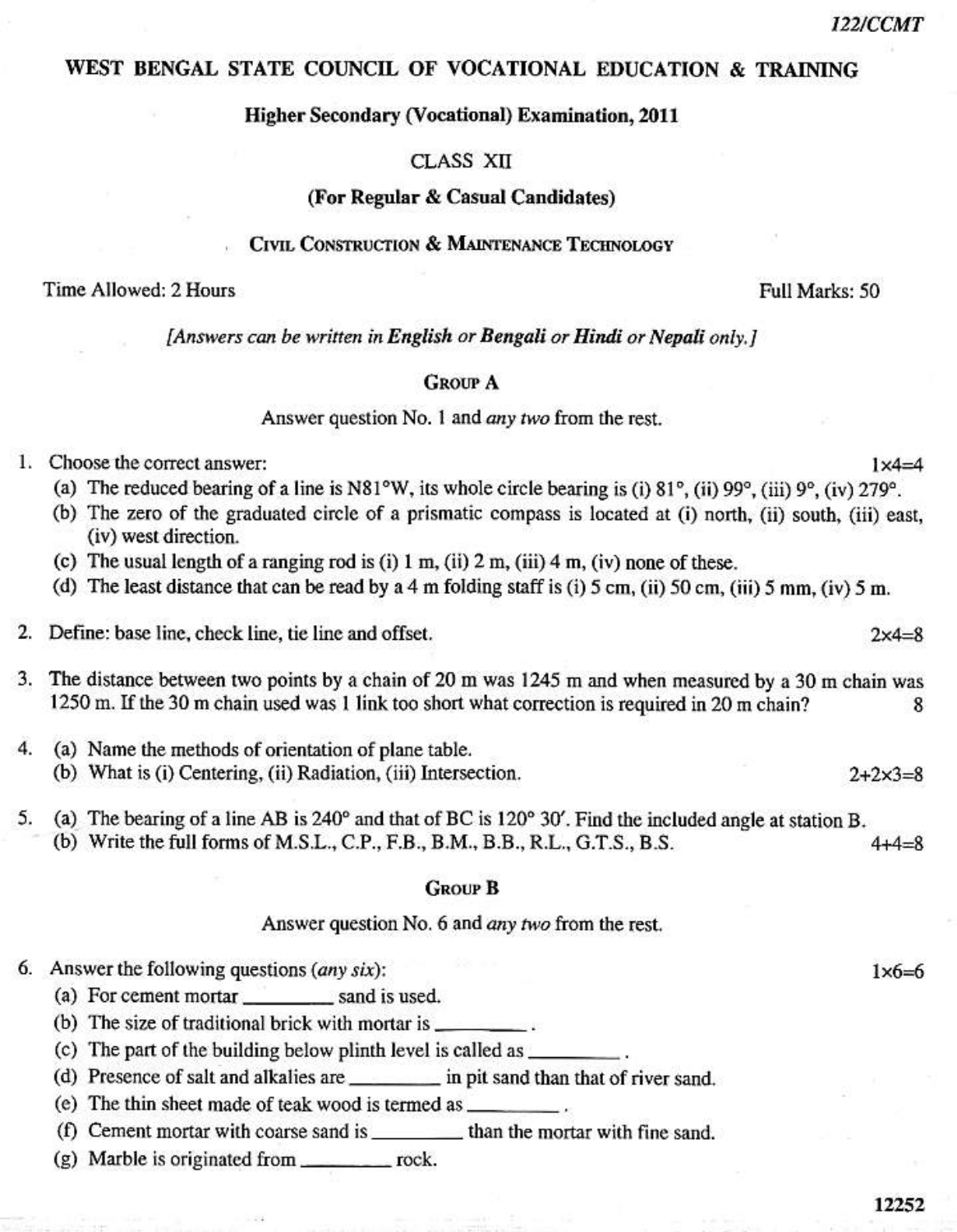|     |                                                                              | (2)                                                                                                    |                                  |
|-----|------------------------------------------------------------------------------|--------------------------------------------------------------------------------------------------------|----------------------------------|
| 7.  | Write in brief about the maintenance procedure of the following (any three): |                                                                                                        | $3x4=12$                         |
|     | (a)                                                                          | Sanitary and Plumbing;                                                                                 |                                  |
|     | (b)                                                                          | Wall;                                                                                                  |                                  |
|     | $\cdot$ (c)                                                                  | Doors and Windows;                                                                                     |                                  |
|     |                                                                              | (d) Paints.                                                                                            |                                  |
| 8.  |                                                                              | (a) What are the engineering (chemical) classification of stones? Give at least one example from each. |                                  |
|     |                                                                              | (b) Discuss the characteristics of good building stones.                                               |                                  |
|     |                                                                              | (c) Where the following stones are used in building construction works-lime stone, granite.            | $5+5+2=12$                       |
| 9.  |                                                                              | (a) Mention different types of flooring.                                                               |                                  |
|     |                                                                              | (b) Show the detail section of brick wall with footing.                                                |                                  |
|     |                                                                              | (c) Give brief specification on earthwork in filling.                                                  | $4+4+4=12$                       |
| 10. |                                                                              | (a) Write short notes on (i) form work, (ii) curing of concrete.                                       |                                  |
|     |                                                                              | (b) What shall be the considerations to be laid during residential building planning?                  | $2 \times 2\frac{1}{2} + 7 = 12$ |
| 11. |                                                                              | (a) State the qualities of good brick.                                                                 |                                  |
|     |                                                                              | (b) State the usages of (i) porcelain tiles, (ii) hollow clay tiles.                                   |                                  |
|     |                                                                              | (c) Write notes on field test for (i) lime, (ii) portland cement.                                      | $4+2\times2+2\times2=12$         |
|     |                                                                              | [Bengali Version]                                                                                      |                                  |
|     |                                                                              |                                                                                                        |                                  |

[কেবলমাত্র বাংলা অথবা ইংরাজী অথবা হিন্দি অথবা নেপালীতে উত্তর লেখা যাবে।]

# ক বিভাগ

<u>১ নং</u> প্রশ্ন ও বাকীগুলির মধ্যে যে কোনো দুটি প্রশ্নের উত্তর দাও।

১। সঠিক উত্তরটি বেছে নাওঃ

- $5x8=8$
- (ক) একটি লাইনের রিডিউসড বিয়ারিং N৮১°W, হোল সার্কেল বিয়ারিং হবে (i) ৮১°, (ii) ৯৯°, (iii) ৯°, (iv) ২৭৯°।
- (খ) প্রিজমেটিক কম্পাসের দাগ দেওয়া বৃত্তে শূন্য লেখা (i) উত্তর, (ii) দক্ষিণ, (iii) পূর্ব, (iv) পশ্চিম দিকে।
- (গ) একটি রেঞ্জিং রডের প্রচলিত দৈর্ঘ্য হল (i) ১.মি., (ii) ২ মি., (iii) ৪ মি., (iv) কোনটিই নয়।
- (ঘ) ৪ মি. ফোল্ডিং স্টাফের সাহ্যায্যে সবচেয়ে কম দূরত্ব মাপা যায় (i) ৫ সেমি., (ii) ৫০ সেমি. (iii) ৫ মিমি., (iv) ৪ মি.।

২। সংজ্ঞা দাওঃ বেস লাইন, চেক লাইন, টাই লাইন ও অফসেট।

৩। দুটি বিন্দুর দূরত্ব ২০ মি. চেনে মেপে হল ১২৪৫ মি. কিন্তু ৩০ মি. চেনে মাপলে তা হয় ১২৫০ মি.। যদি ব্যবহৃত ৩০ মি. চেন ১ লিঙ্ক ছোট থেকে থাকে, তবে ২০ মি. চেনে কতটা সংশোধন প্রয়োজন?

 $\ge x8 = b$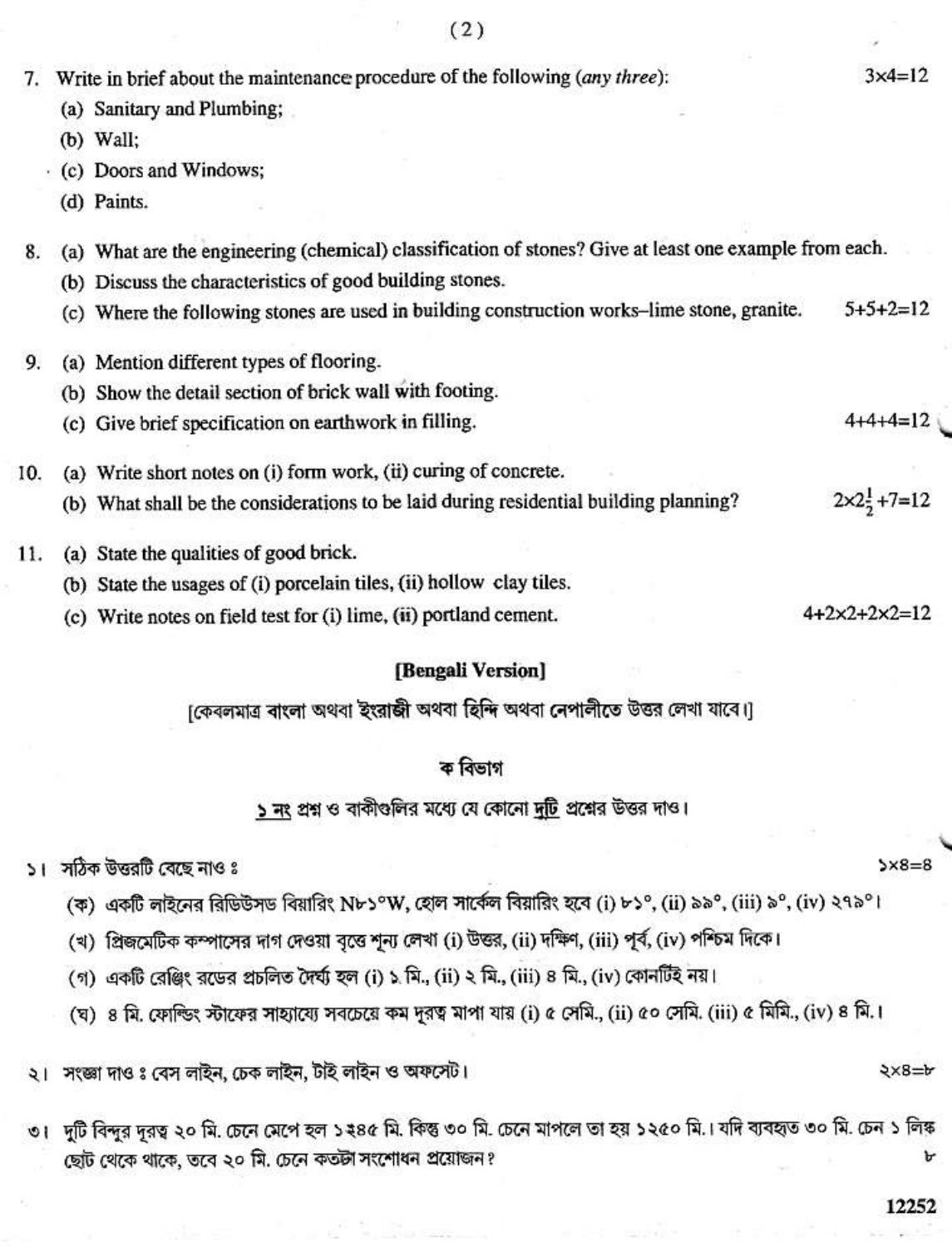- (ক) প্লেন টেবল ওরিয়েন্টশনের পদ্ধতিগুলির নাম লেখ।  $81$ 
	- (খ) (i) সেন্টারিং, (ii) রেডিয়েশন, (iii) ইন্টারসেকশন বলতে কি বুঝ?
- (ক) AB লাইনের বিয়ারিং ২৪০° এবং BC লাইনের বিয়ারিং ১২০°৩০'। B স্টেশনে অন্তর্ভুক্ত কোণের মাপ নির্ণয় কর।  $\alpha$ 
	- (খ) নিম্নলিথিতগুলির পুরো কথাটি লেখ।

M.S.L., C.P., F.B., B.M., B.B., R.L., G.T.S., B.S.

# খ বিভাগ

# <u>৬ নং</u> প্রশ্ন আবশ্যিক। বাকীগুলির মধ্যে যে কোনো দুটির উত্তর দাও।

- ৬। নিম্নলিখিত প্রশ্নগুলির যথাযথ উত্তর দাও (যে কোন ছয়টি) ঃ
	- (ক) সিমেন্ট মশলার জন্যে \_\_\_\_\_\_\_ বালি ব্যবহৃত হয়।
	- (খ) প্রচলিত ইটের মশলাসহ মাপ হল \_\_\_\_\_\_\_\_\_\_ ।
	- (গ) প্লিনথ লেভেলের নীচে বিশ্ডিং-এর অংশকে বলা হয় \_\_\_\_\_\_\_\_\_।
	- (ঘ) নদীর বালি অপেক্ষা খাদের বালিতে লবণ ও ক্ষারের পরিমাণ \_\_\_\_\_\_\_\_\_\_\_\_\_\_\_\_\_\_\_\_\_\_\_\_\_
	- (ঙ) সেণ্ডন কাঠ থেকে তৈরী পাতলা চাদরকে বলা হয় \_\_\_\_\_\_\_\_\_\_।
	- (চ) মোটা বালি সহযোগে তৈরী মশলা, মিহি বালি সহযোগে তৈরী মশলা অপেক্ষা
	- (ছ) মার্বেল সাথর থেকে তৈরী হয়।
- ৭। নিম্নলিখিতগুলির রক্ষণাবেক্ষণ পদ্ধতি সম্পর্কে সংক্ষেপে লেখ (যে কোন তিনটি)ঃ
	- (ক) স্যানিটারি ও প্লাম্বিং
	- (খ) দেওয়াল
	- (গ) দরজা ও জানলা
	- (ঘ) পেইন্টস
- (ক) ইঞ্জিনিয়ারিং দৃষ্টিতে (রাসায়নিক উপাদানগতভাবে) প্রস্তর বা শিলাকে কয়টি শ্রেণীতে বিন্যস্ত করা যায়?  $b$ <sup>-1</sup>
	- (খ) বাডির কাজে ব্যবহার্য পাথরগুলির বৈশিষ্ট্যসমূহ নিয়ে আলোচনা কর।
	- (গ) বাড়ির কাজের কোন কোন ক্ষেত্রে নিম্নলিখিত ধরনের পাথরগুলো ব্যবহার করা যেতে পারে তা উল্লেখ কর—চণা পাথর, গ্রানইট পাথর।  $6 + 6 + 9 = 52$
- (ক) বিভিন্ন প্রকার মেঝের নামোল্লেখ কর।  $\geq 1$ 
	- (খ) ভিত সহ ইটের দেওয়ালের প্রস্থচ্চেদ এঁকে দেখাও।
	- (গ) মাটি ভরাটের কাজের স্পেসিফিকেশন লেখ।

 $8+8+8=32$ 

 $8 + 8 = b$ 

ジニジ×く

マナマメのート

 $56 = 8 \times 2$